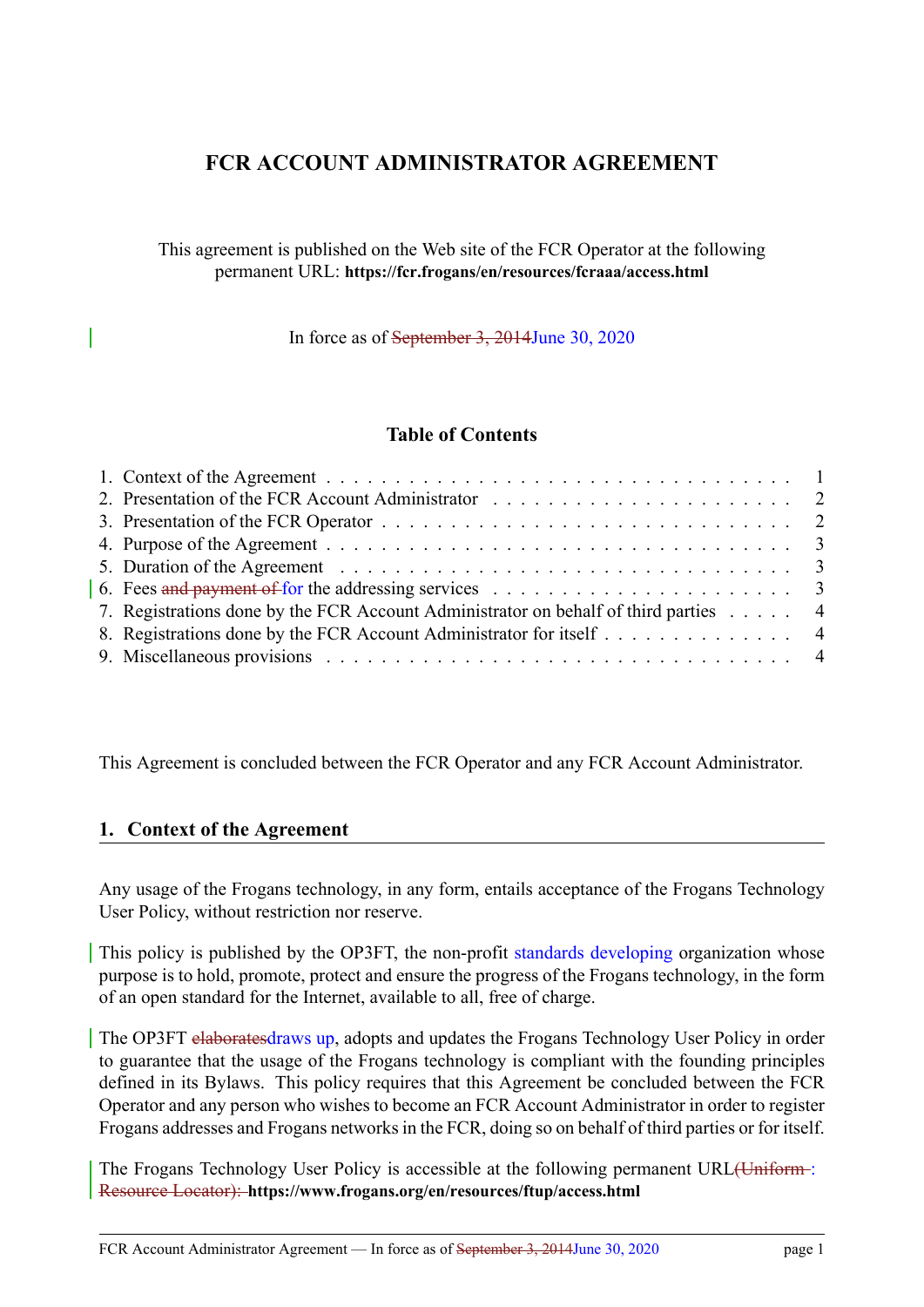<span id="page-1-0"></span>The FCR Account Administrator is a person who concludes this Agreement.

The FCR Account Administrator is an individual or an organization whose role is to provide, in its capacity as a professional, registration-management services to Holders of Frogans addresses or of Frogans networks (hereafter the "Holders" or the "Holder").

To fulfill its role, the FCR Account Administrator subscribes to addressing services provided by the FCR Operator.

In its capacity as a user of the Frogans technology, the FCR Account Administrator acceptsadheres to the Frogans Technology User Policy prior to concluding this Agreement.

This policy describes, in particular:

- the opening of an FCR Account, including the general functioning of the account;
- the crediting of an FCR Account, including payment and invoicing;
- the closing of an FCR Account, including the conditions for reimbursing the balance of the account.

This policy also defines the obligations of the FCR Account Administrator with respect to Holders.

# **3. Presentation of the FCR Operator**

<span id="page-1-1"></span>The FCR Operator is STG Interactive S.A.F2R2 (Frogans Friends Relay Registry), a company incorporated under French law *(Société Anonymepar Actions Simplifiée)* with a share capital of 1,828,00013,658 euros, with registered office at 29 avenue Mozart, 75016 Paris, France, entered in the *RCS de Paris* under number B 428.738.546880.351.846, and whose intra-community VAT number is FR 1542873854678880351846.

The FCR Operator is the entity which is responsible for the technical and commercial operation of the Frogans Core Registry (FCR), by putting itself at the service of Internet users, in a manner comparable to registry operators for domain names on the Internet.

The obligations of the FCR Operator, including the payment to the OP3FT of royalties relating to the license to operate the FCR, are set forth in a delegation agreement signed with the OP3FT. These obligations are detailed in the Frogans Technology User Policy. The Frogans Core Registry Delegation Agreement is published on the official Web site of the Frogans technology at the following permanent URL: **https://www.frogans.org/en/resources/fcrda/access.html**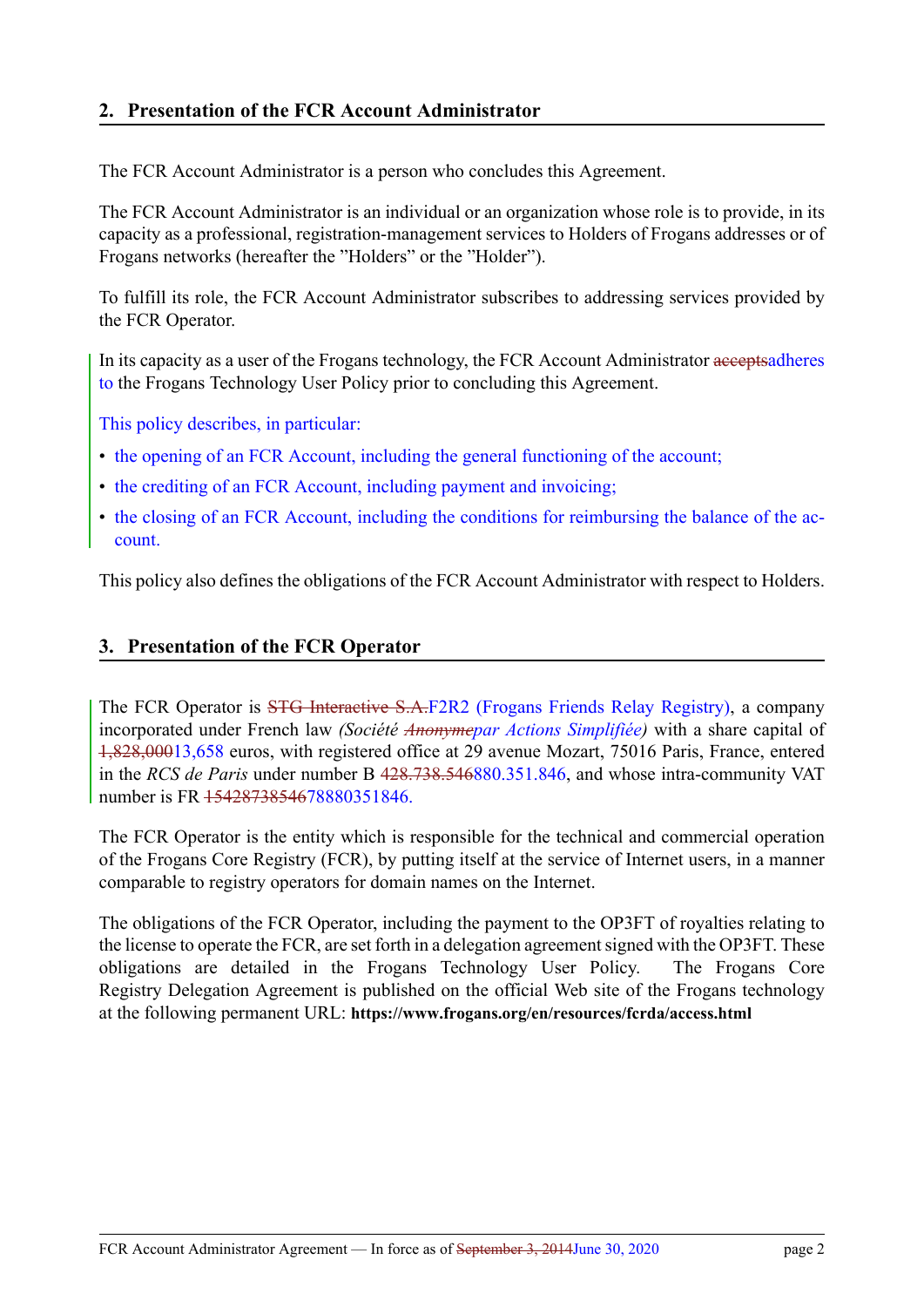<span id="page-2-0"></span>The purpose of this Agreement is for the FCR Operator to provide addressing services to the FCR Account Administrator.

The addressing services concernedprovided by the FCR Operator to the FCR Account Administrator are:

- registration services for Frogans addresses and for Frogans networks;
- FCR Account usage services.

# **5. Duration of the Agreement**

<span id="page-2-1"></span>This Agreement is concluded for an unlimited duration.

This Agreement takes effect on the date on which the FCR Account Administrator requests the opening of an FCR Account. It terminates on the date of closing of the FCR Account.

# **6. Fees and payment of for the addressing services**

<span id="page-2-2"></span>The fees for applicable to the addressing services provided by the FCR Operator within the context of this Agreement to FCR Account Administrators are set under the control of the OP3FT in the context of the Frogans Core Registry Delegation Agreement (Annex 1).

These fees are presented in a document created by the OP3FT and publishedalso presented on the Web site of the FCR Operator at the following permanent URL: **https://fcr.frogans/en/resources/fcr-fees/access.html**

This document also describes:

- the opening of an FCR Account, [including](https://fcr.frogans/en/resources/fcr-fees/access.html) the general functioning of the account;
- the crediting of an FCR Account, including payment and invoicing;
- the closing of an FCR Account, including the conditions of reimbursement of the balance of the account.

The balance of the account is reimbursable only in the case of the closing of the FCR Account.

In compliance with the OP3FT Bylaws, any revision of the fees for the addressing services provided by the FCR Operator to FCR Account Administrators shall be the subject of a prior public consultation procedure.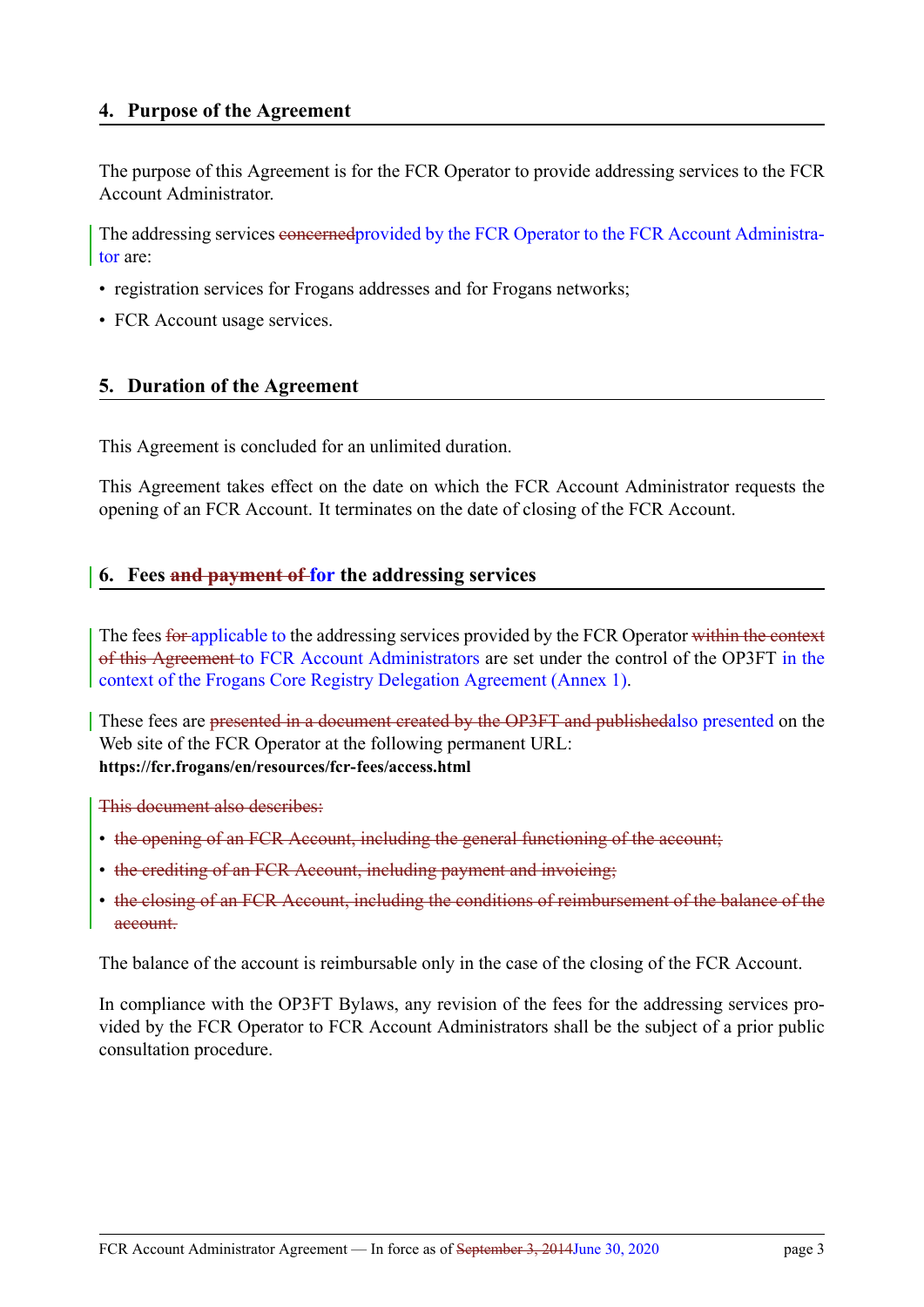# **7. Registrations done by the FCR Account Administrator on behalf of third parties**

The FCR Account Administrator provides Holders with registration-management services for Frogans Addresses and Frogans Networksmanagement services for the registration of Frogans addresses and Frogans networks in the FCR, doing so within the context of a registration agreement signed with them.

In addition to the mandatory clauses given in the Frogans Technology User Policy, this registration agreement must include a clause stipulating that the Holder agrees to submit to the jurisdiction of the *tribunal de grande instance de Paris*, in France, where the registered office of the FCR Operator is located, for court adjudication of disputes concerning or arising from the use of a network name or a site name.

This clause is used to include the jurisdiction where the registered office of the FCR Operator is located as a "Mutual Jurisdiction" within the context of the Uniform Dispute Resolution Policy for Frogans Addresses (UDRP-F), which is published on the official Web site of the Frogans technology at the following permanent URL: **https://www.frogans.org/en/resources/udrpf/access.html**

# **8. Registrations done by the [FCR Account Administrator for itself](https://www.frogans.org/en/resources/udrpf/access.html)**

The FCR Account Administrator which registers a Frogans address or a Frogans network for itself becomes the holder of this Frogans address or of this Frogans network.

In doing so, the FCR Account Administrator is bound by the obligations concerning Holders of Frogans addresses or of Frogans networks which are defined in the Frogans Technology User Policy.

These obligations include respecting the Uniform Dispute Resolution Policy for Frogans Addresses (UDRP-F), which is published on the official Web site of the Frogans technology at the following permanent URL: **https://www.frogans.org/en/resources/udrpf/access.html**

The FCR Account Administrator also agrees to submit to the jurisdiction of the *tribunal de grande instance de Paris*, in France, where the registered office of the FCR Operator is located, for court adjudication of d[isputes concerning or arising from the use of a network](https://www.frogans.org/en/resources/udrpf/access.html) name or a site name.

## **9. Miscellaneous provisions**

In this section, the FCR Operator and the FCR Account Administrator are referred to collectively as the "Parties" or individually as a "Party".

## **9.1. Respect of the Frogans Technology User Policy**

The Parties undertake to respect the Frogans Technology User Policy and notably to comply with the provisions which concern their relations.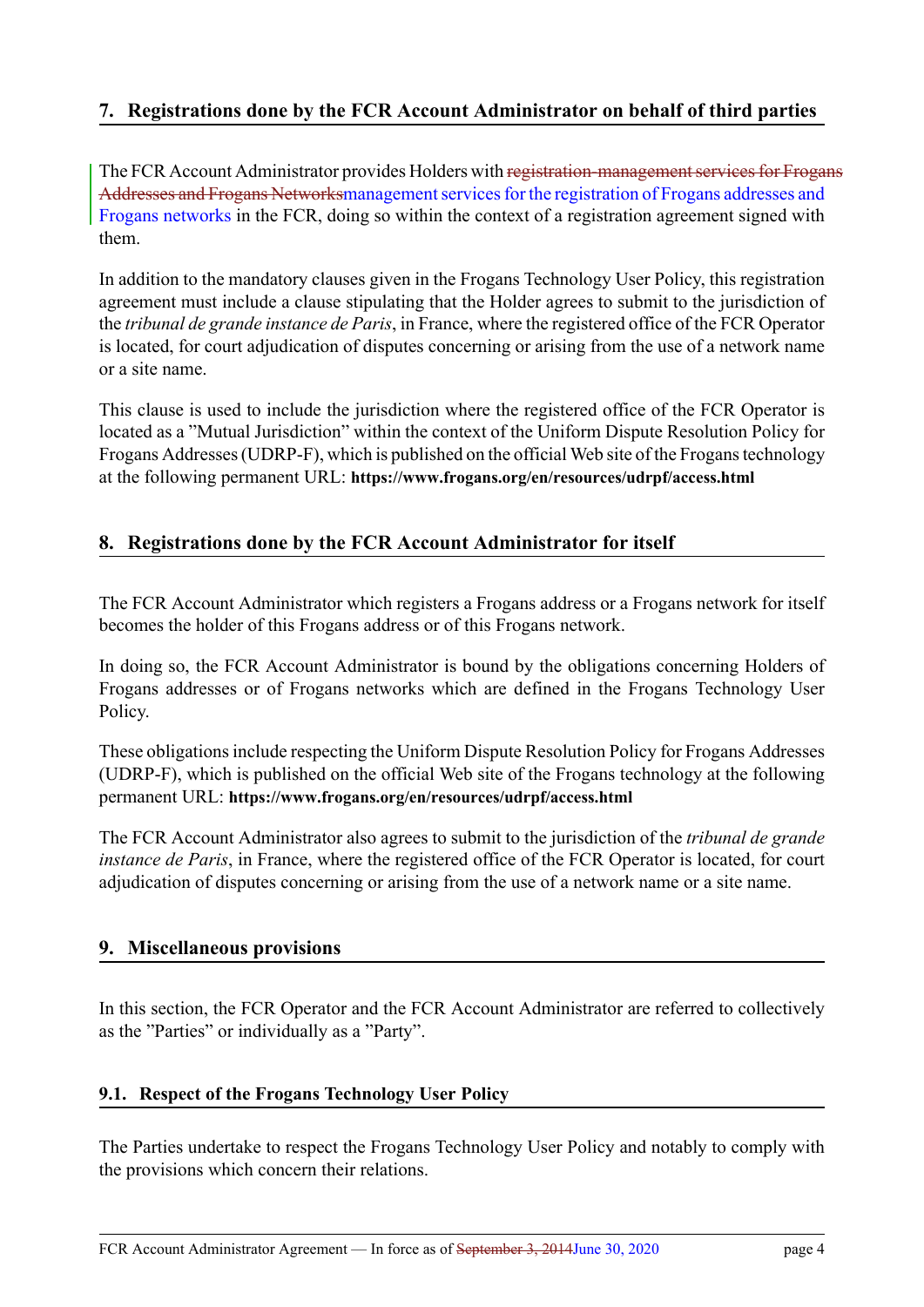The Frogans Technology User Policy is available at the following permanent URL: **https://www.frogans.org/en/resources/ftup/access.html**

## **[9.2. Interpretation of the Agreement](https://www.frogans.org/en/resources/ftup/access.html)**

No heading of this Agreement can be interpreted in isolation, or contrary to the general sense of this Agreement.

The nullity of one or several clauses of this Agreement shall not lead to the nullity of the Agreement in its entirety.

In the event of contradiction between a clause contained in this Agreement and the Frogans Technology User Policy, the policy shall prevail.

### **9.3. Applicable version of the Agreement**

The applicable version of this Agreement is the version indicated as being in force on the Web site of the FCR Operator at the following permanent URL: **https://fcr.frogans/en/resources/fcraaa/access.html**

Other versions of the Agreement published on the Web site of the FCR Operator are provided by the FCR Operator exclusively for information purposes, be they previous versions or a new version [of this Agreement, prior to its entry into force.](https://fcr.frogans/en/resources/fcraaa/access.html)

When publishing a new version of the Agreement, the FCR Operator can publish a document highlighting differences between this version and a previous version. Such a document is provided by the FCR Operator for information purposes and has no legal force.

## **9.4. Modification of the Agreement**

In the case of modification of this Agreement, the FCR Operator shall inform the FCR Account Administrator of this modification by sending an email to the address defined in article 9.8 (Communications). The new version of the Agreement shall be published by the FCR Operator at the following permanent URL: **https://fcr.frogans/en/resources/fcraaa/access.html**

As of the date of entry into force of the new version of the Agreement, the Parties undertake to respect this new version.

The time period prior to entry into force of the new version of the Agreement cannot be less than 30 (thirty) calendar days following the date of publication of this new version.

If the FCR Account Administrator does not accept the conditions described in the new version of the Agreement, the FCR Account Administrator shall have up to the date of entry into force of the new version to terminate this Agreement by proceeding to the closing of its FCR Account.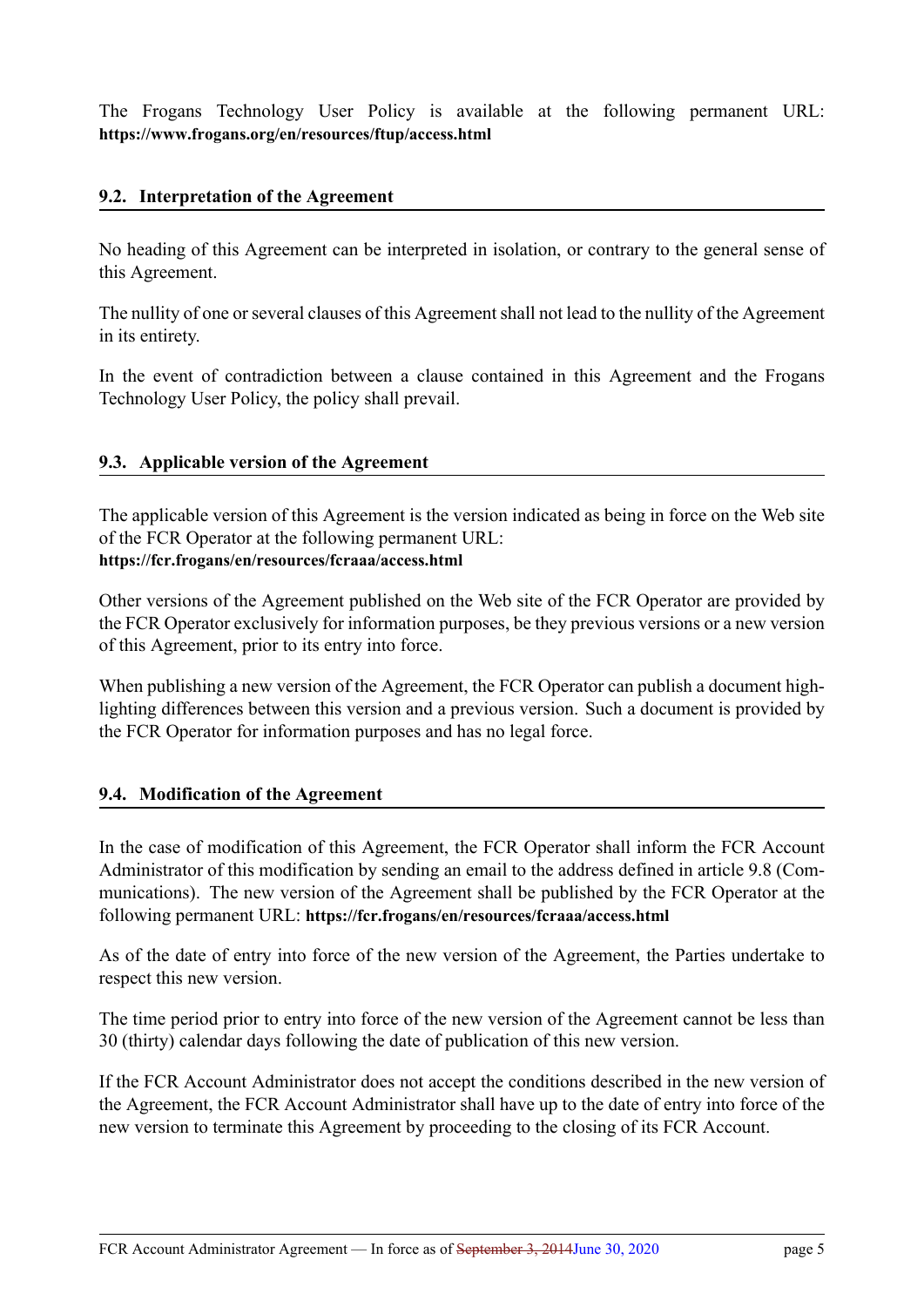The rights and obligations arising from this Agreement cannot be the subject of an assignment, total or partial, for a fee or at no cost.

However, in the event of transfer of the operation of the FCR to a new operator designated by the OP3FT, the FCR Operator shall assign or transfer, to the new operator, all the rights and obligations arising from this Agreement. The conditions of transfer of the operation of the FCR to a new operator are defined in the Frogans Core Registry Delegation Agreement.

In the case of transfer of the operation of the FCR, the FCR Operator shall inform the FCR Account Administrator beforehand by sending an email to the address defined in article 9.8 (Communications).

#### **9.6. Entire Agreement**

The complete agreement between the FCR Operator and the FCR Account Administrator is made up of this Agreement.

No information nor advice, oral or written, given by the FCR Operator, its personnel or one of its representatives can change the agreement between the FCR Operator and the FCR Account Administrator, as arising from this Agreement.

#### **9.7. Language of the Agreement**

The official version of this Agreement is provided in English. The English version of this Agreement is published by the FCR Operator at the following permanent URL: **https://fcr.frogans/en/resources/fcraaa/access.html**

Only the English version of this Agreement provided by the FCR Operator prevails, notably in case of contradiction between this English version and any translations in other languages provided by [the FCR Operator for information purposes.](https://fcr.frogans/en/resources/fcraaa/access.html)

Any possible translations of this Agreement provided by third parties do not have a legal force.

#### **9.8. Communications**

Communications between the Parties take place by E-mail, in English or in French.

For any questions relative to the performance of this Agreement, messages are sent to the following E-mail addresses:

- for the FCR Account Administrator: the E-mail address indicated in the contact information of its FCR Account;
- for the FCR Operator: fcr-legal@stg-interactive.com.f2r2.tech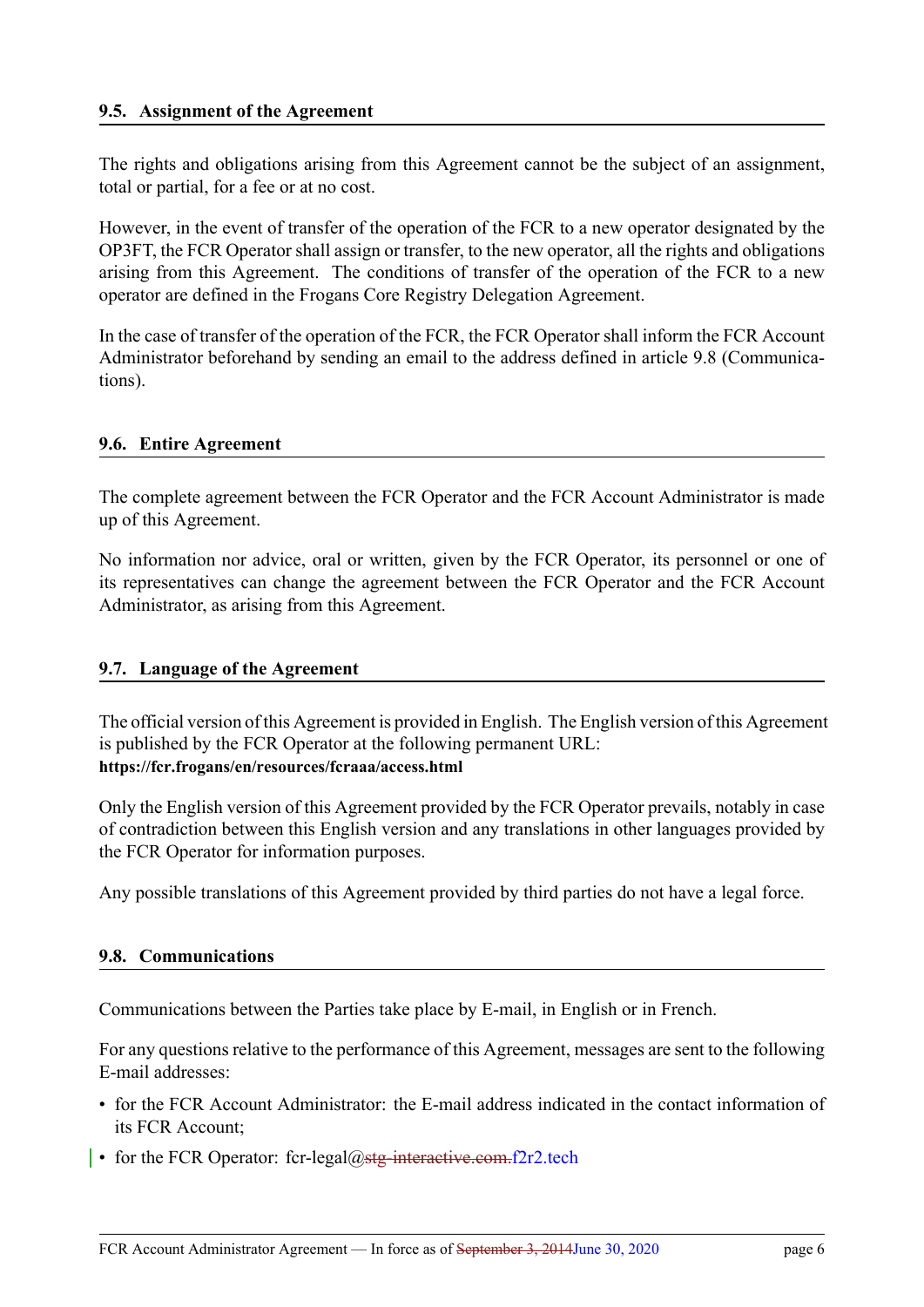The messages of the FCR Operator originate from E-mail addresses based on the domain names "stg-interactive.comf2r2.tech" or "api.fcr.frogans". The FCR Account Administrator can include these domain names as trusted domains in its E-mail client so as to ensure that messages sent by the FCR Operator are not considered as "spam" by its E-mail client.

The FCR Operator implements a digital signature system based on the PGP protocol specified in RFC 44804880 of the IETF. The FCR Account Administrator can verifycheck the origin and integrity of emails coming from the FCR Operator, notably to avoid a fraudulent attempt by a thirdparty to pass itself off as the FCR Operator (fraud technique commonly referred to as "phishing"), by installing, a PGP extension on its E-mail client, a PGP extension and by providing its Email client with the appropriate public key, which is available at the following permanent URL: **https://fcr.frogans/en/resources/pgp-pk/access.html**

## **[9.9. Electronic invoicing](https://fcr.frogans/en/resources/pgp-pk/access.html)**

The FCR Account Administrator accepts that the services provided by the FCR Operator are invoiced by means of electronic invoices under the conditions of article 289, VII, paragraph 2 of the *Code général des impôts français* (French Tax Code).

These electronic invoices are sent to the FCR Account Administrator by E-mail to the address defined in article 9.8 (Communications). Electronic invoices are also kept available for the FCR Account Administrator in its FCR Account for a duration of one (1) year following issuance of said invoices.

Electronic invoices issued by the FCR Operator are in the form of PDF files. These files are digitally signed using a digital certificate RGS\*\* respecting the requirements of the *Référentiel Général de Sécurité* (General Security Database) set up by the *Agence Nationale de la Sécurité des Systèmes d'Information* (French Network and Information Security Agency - ANSSI). The verification of signature information requires an application to display PDF files that includes such a functionality. For example, the recent versions of the Adobe Reader software have such a functionality (**http://www.adobe.com/**).

The digital certificate of the FCR Operator is issued by Keynectis-OpenTrustCerteurope.

[The root and intermedia](http://www.adobe.com/)te certificates on which the FCR Operator's digital certificate depends, can be downloaded at the following URL: **https://www.certeneurope.fr/chaine-de-confiance**

## **9.10. Personal data**

Within the context of the performance of this Agreement, the FCR Operator collects personal data relative to the FCR Account Administrator.

The personal data that is collected and their processing in compliance with the General Data Protection Regulation (GDPR) are defined in the OP3FT Privacy Policy accessible at the following permanent URL: **https://www.frogans.org/en/resources/opp/access.html**

The nature and storage duration of such personal data are defined in the Frogans Technology User Policy.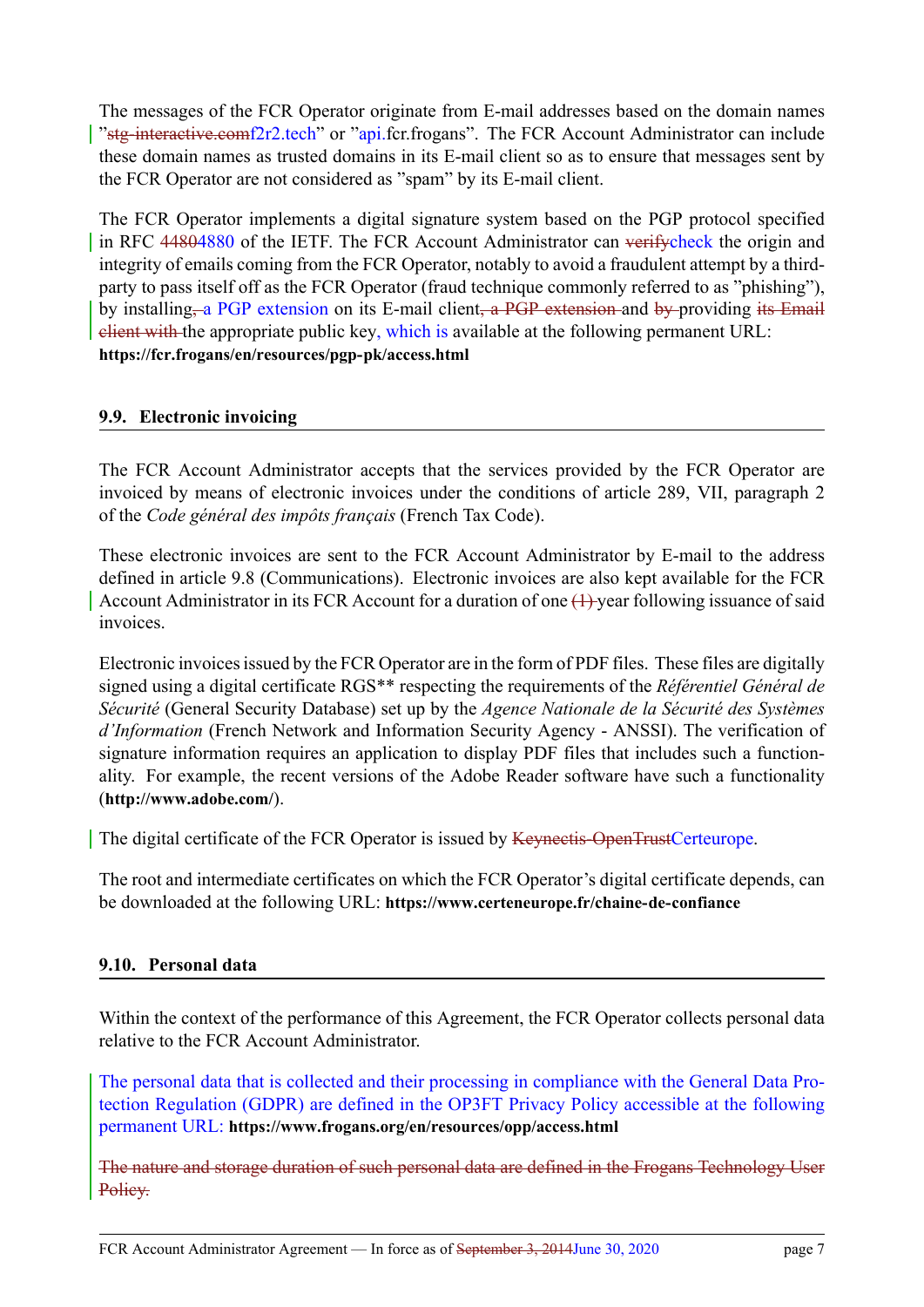The FCR Operator declares that the personal data collected is the subject of processing operations for which it is responsible. The purpose of these processing operations is to enable the FCR Operatorto manage, technically and commercially, itsrelations with the FCR Account Administrator, as well as to enable all Internet users to contact the FCR Account Administrator.

In compliance with the French law n° 78-17 of January 6, 1978 relative to information technology, data files and civil liberties, the FCR Account Administrator has the right to access and correct information concerning itself. To exercise this right, the FCR Account Administrator must contact the FCR Operator by E-mail at the address defined in the article 9.8 (Communications).

If, within the context of the performance of this Agreement, the FCR Operator transfers personal data concerning the FCR Account Administrator to a country outside of the European Union, the FCR Operator undertakes that this transfer shall be carried out to a country offering a sufficient level of protection of personal data as defined by the applicable legislation, or failing this, to obtain a contractual undertaking for this level of protection from the concerned subcontractor in compliance with the decision of the European commission dated February 5, 2010 (relative to standard contractual clauses for the transfer of personal data to processors established in non-EU countries in virtue of the Directive 95/46/EC of the European Parliament and of the Council).

In the case of transfer of the operation of the FCR to a new operator designated by the OP3FT, the FCR Operator shall transfer personal data collected to the new operator.

## **9.11. Limitation of liability**

The FCR Operator does its utmost to ensure the availability and the quality of the services which it provides to FCR Account Administrators.

However, the FCR Operator does not give any guarantees, express or implied, as regards the possibility of the commercial development of the services which it provides nor as regards their suitability for their usage as intended by the FCR Account Administrator.

The FCR Operator does not give any guarantees in the event of functioning anomalies of the services which it provides to the FCR Account Administrator, in particular due to the networks or systems on which they are used, regardless of any consequences of such functioning anomalies.

The FCR Operator shall not incur any liability in the case of a failure by the FCR Account Administrator to respect any one of the clauses of this Agreement or any one of the provisions of the Frogans Technology User Policy.

The FCR Operator shall not incur any liability for any damages suffered directly or indirectly by the FCR Account Administrator associated with the usage which it makes of the services provided by the FCR Operator.

In the event of the FCR Operator incurring liability within the context of the performance of this Agreement, the FCR Account Administrator acknowledges that the indemnification of damages suffered cannot exceed the cost of subscribing to the service(s) concerned by the damages.

The FCR Operator shall not incur any liability in the case of a force majeure as defined by the legislation applicable to this Agreement. Force majeure corresponds to any event which is unavoidable and beyond the control of the Parties, such as disasters or accidents.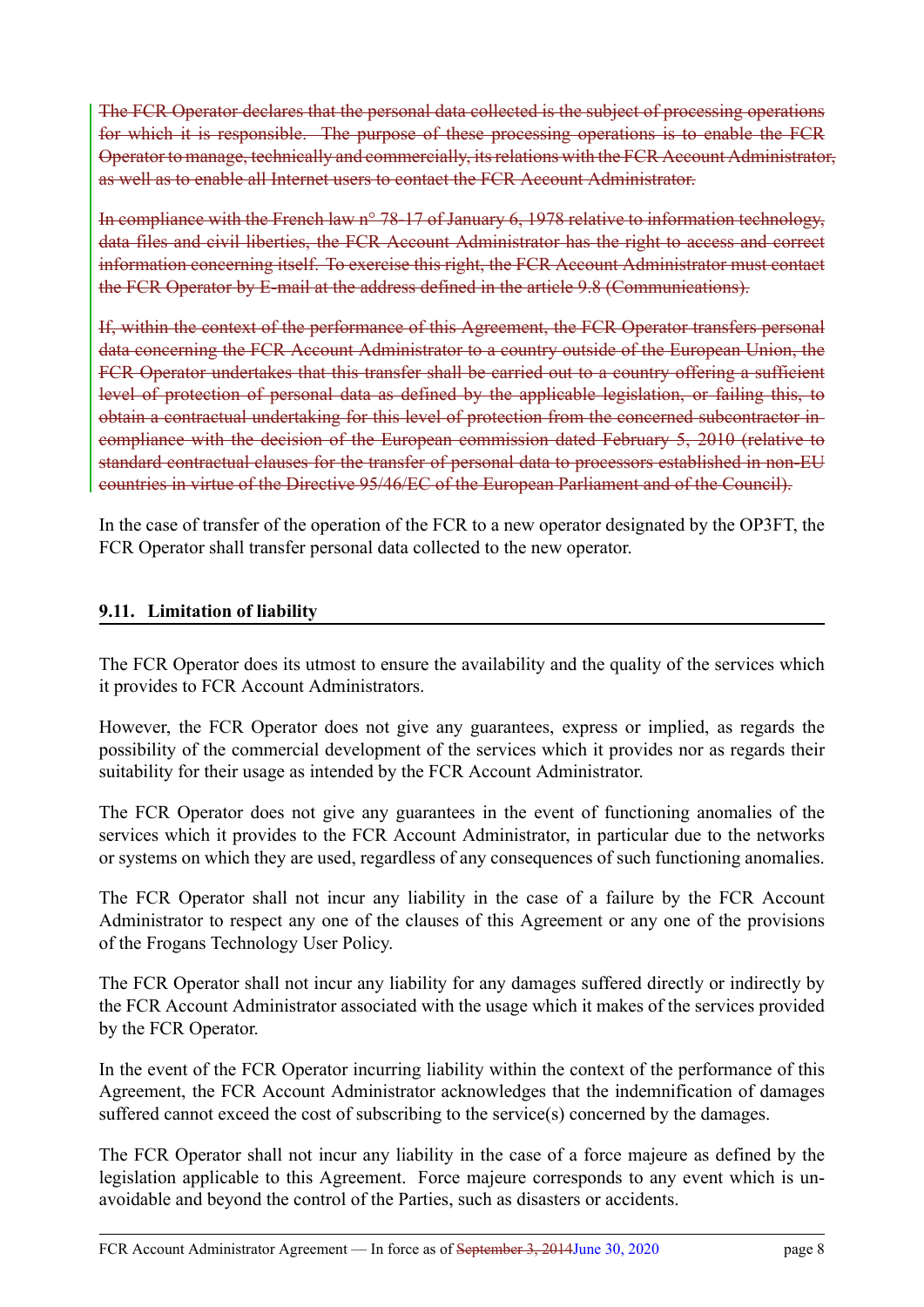## **9.12. Right of withdrawal**

The FCR Account Administrator acknowledges that it concludes this Agreement in its capacity as a professional, and that the addressing services provided by the FCR Operator within the context of this Agreement correspond to a non-material service whose execution commences upon reception of payment.

The FCR Account Administrator thus acknowledges that legal provisions relative to consumers, notably the right of withdrawal in the case of the distance selling of services, are not applicable.

## **9.13. Failure and termination**

The fact, for any of the Parties, to fail to comply with any of the provisions of the Frogans Technology User Policy which concern their relations, constitutes a failure to respect this Agreement.

In the event of any of the Parties failing to respect its obligations arising from this Agreement, the other Party can send it a formal notice by E-mail to the addresses defined in article 9.8 (Communications) or by postal mail to the addresses defined in article 9.16 (Election of Domicile).

If this formal notice remains without effect for 14 (fourteen) calendar days after it has been sent, this Agreement can be terminated.

Termination of this Agreement leads to the closing of the FCR Account.

In the case where, in compliance with the Frogans Technology User Policy, the OP3FT terminates the Frogans technology user license of the FCR Account Administrator, this Agreement shall be terminated as of right.

This Agreement is automatically terminated in the case where the FCR Account Administrator proceeds to the closing of its FCR Account.

## **9.14. No waiver**

The fact that a Party does not require the application of any one of the clauses of this Agreement cannot, under any circumstances, be considered as a waiver of the right to subsequently apply this clause.

## **9.15. Independence of the Parties**

Each Party acknowledges that it is acting in its own name and on its own behalf as an independent entity and is not to be considered as an agent of the other Party.

Neither of the Parties can undertake, nor commit to, any activities or actions in the name of, or on behalf of, the other Party.

Each Party remains solely responsible for its actions, allegations, commitments, services, products and personnel.